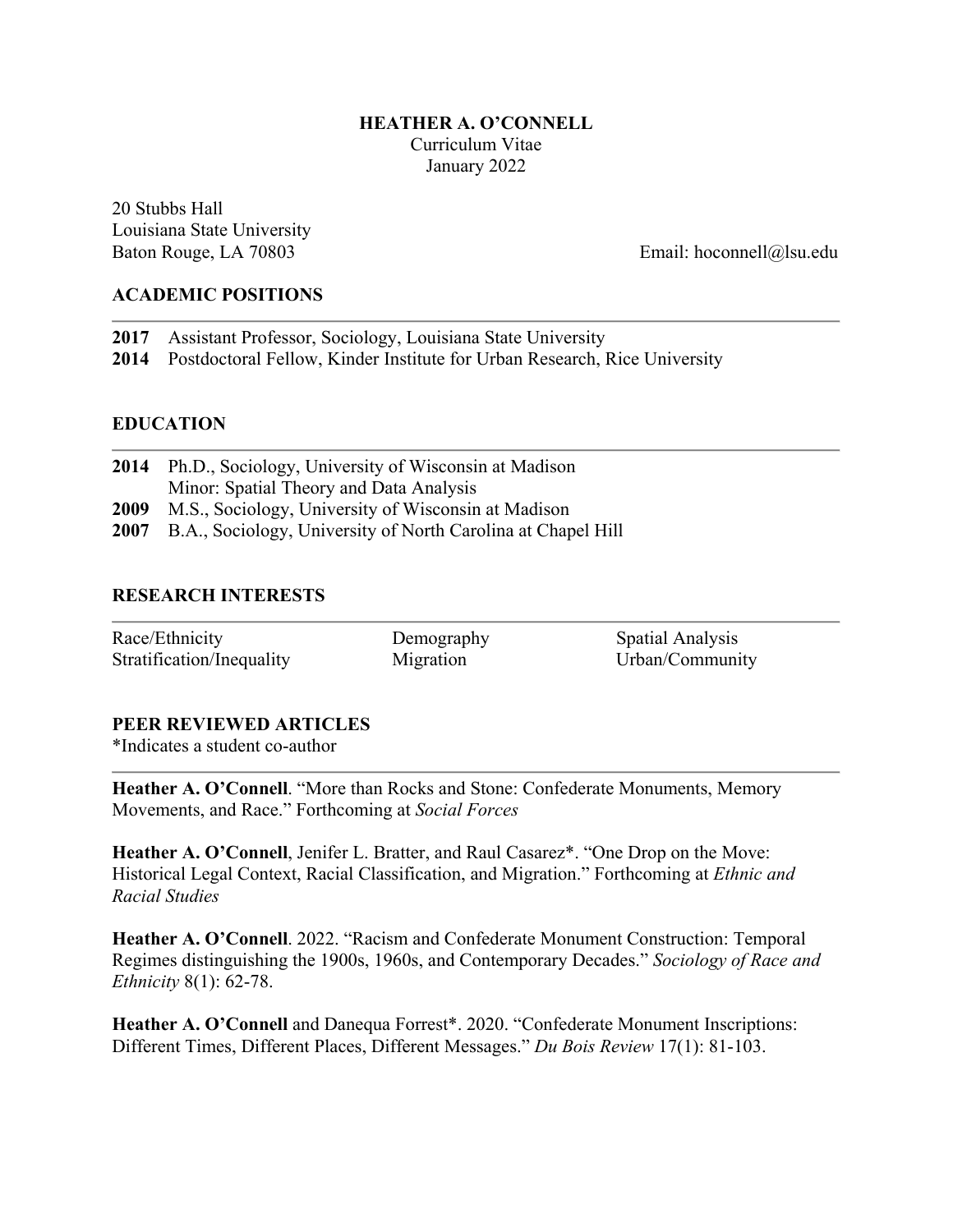**Heather A. O'Connell**, Katherine J. Curtis, and Jack DeWaard. 2020. "Population Change and the Persistence of the Legacy of Slavery." *Social Science Research* 87(1): 1-18.

**Heather A. O'Connell** and Christina Diaz. 2020. "Hispanic Migration and Black-White Inequality: Changing Demographics, Changing Social Positions?" *Spatial Demography* 8(1): 33- 61.

**Heather A**. **O'Connell**. 2020. "Monuments Outlive History: Confederate Monuments, the Legacy of Slavery, and Black-White Inequality." *Ethnic and Racial Studies* 43(3): 460-478.

Kiara Douds\*, **Heather A. O'Connell**, and Jenifer L. Bratter. 2019. "The Racial Boundaries of Inequality: How Racial Hierarchies and Identity Shape Whites' Explanations for Racial Inequality." *Du Bois Review* 16(1): 83-106.

**Heather A. O'Connell**. 2019. "Historical Shadows: The Link between Sundown Towns and Contemporary Racial Inequality." *Sociology of Race and Ethnicity* 5(3): 311-325.

Katherine J. Curtis, Junho Lee, **Heather A. O'Connell**, and Jun Zhu. 2019. "The Spatial Distribution of Poverty and the Long Reach of the Industrial Makeup of Places: New Evidence on Spatial Temporal Regimes." *Rural Sociology* 84(1): 28-65.

**Heather A. O'Connell** and Ethan J. Raker\*. 2018. "Converging or Diverging? How Shifting Ethnoracial Composition Shapes the Urban-Suburban Distinction in Attitudes towards Immigrants in Houston, 1994-2016." *Sociological Perspectives* 61(4): 573-591.

Megan Wisniewski\* and **Heather A. O'Connell**. 2018. "Clinic Access and Teenage Birth Rates: Racial/Ethnic and Spatial Disparities in Houston." *Social Science & Medicine* 201(1): 87-94.

**Heather A. O'Connell**. 2018. "Linking Racial Composition, Black-White Inequality, and Regional Difference: The Role of Migration." *The Sociological Quarterly* 59(1): 128-144.

Jenifer L. Bratter and **Heather A. O'Connell**. 2017. "Multiracial Identities, Single Race History: Contemporary Consequences of Historical Race and Marriage Laws for Racial Classification." *Social Science Research* 68(1): 102-116.

Katherine J. Curtis and **Heather A. O'Connell**. 2017. "Historical Racial Contexts and Contemporary Spatial Differences in Racial Inequality." *Spatial Demography* 5(2): 73-97.

Adam Slez, **Heather A. O'Connell**, and Katherine J. Curtis. 2017. "A Note on the Identification of Common Geographies." *Sociological Methods & Research* 46(2): 288-299.

**Heather A. O'Connell**, Lester King, and Jenifer L. Bratter. 2016. "The Location of Resources in a Diverse City: Supermarkets and Emerging Racial Hierarchies." *Race and Social Problems* 8(4): 281-295.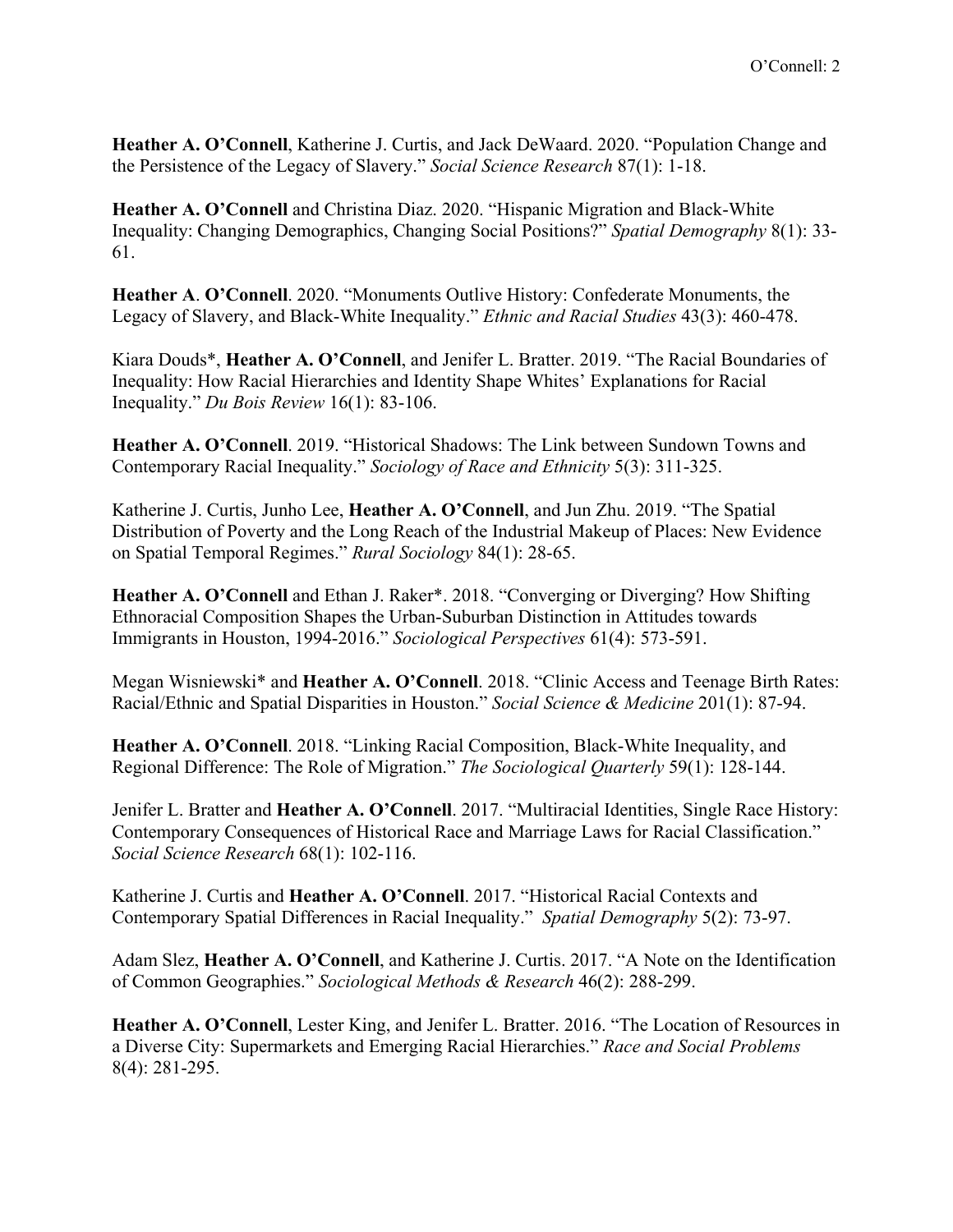Robert L. Reece and **Heather A. O'Connell**. 2016. "How the Legacy of Slavery and Racial Composition Shape Public School Enrollment in the American South." *Sociology of Race and Ethnicity* 2(1):42-57.

Featured in several news outlets, including invitations to be a guest on one of WAOK-Atlanta's radio shows (a CBS affiliate), the *Academic Minute* on WAMC, and to write for *[The Conversation](https://theconversation.com/to-see-the-legacy-of-slavery-look-at-present-day-school-systems-43896)* and *[Teaching Tolerance](http://www.tolerance.org/magazine/number-52-spring-2016/feature/segregation-forever)*.

**Heather A. O'Connell**. 2015. "Where there's Smoke: Cigarette Use, Social Acceptability, and Spatial Approaches to Hierarchical Linear Modeling." *Social Science & Medicine* 140(1):18-26. **Heather A. O'Connell** and Carla Shoff. 2014. "Spatial Variation in the Relationship between Hispanic Concentration and County Poverty: A Migration Perspective." *Spatial Demography* 2(1):30-54.

Katherine J. Curtis, Perla Reyes, **Heather A. O'Connell**, and Jun Zhu. 2013. "Disentangling the Spatial Concentration and Temporal Persistence of Poverty: Industrial Structure, Racial/Ethnic Composition, and the Complex Links to Poverty." *Spatial Demography* 1(2):178-194.

**Heather A. O'Connell**. 2012. "The Impact of Slavery on Racial Inequality in Poverty in the Contemporary US South." *Social Forces* 90(3):713-734.

#### **UNDER REVIEW**

Regina Baker and **Heather A. O'Connell**. "The Legacy of Slavery and the Impact of Family Structure on Black-White Inequality in Poverty." Revise and Resubmit at *Journal of Marriage and Family*

#### **IN PREPARATION**

\*Indicates a student co-author

**Heather A. O'Connell**. "Confederate Monuments and Racism: Relationships with Racial Attitudes in the US South."

**Heather A. O'Connell**, Katherine J. Curtis, Alex Mikulas\*, Jack DeWaard, and Junho Lee. "Timing is Everything: Identifying how the Legacy of Slavery Relationship Changes over Time."

### **BOOK CHAPTERS**

**Heather A. O'Connell.** "The Monument that Racism Built: Putting Confederate Monuments into Ethical Perspective." In *Routledge Handbook of Heritage Ethics*.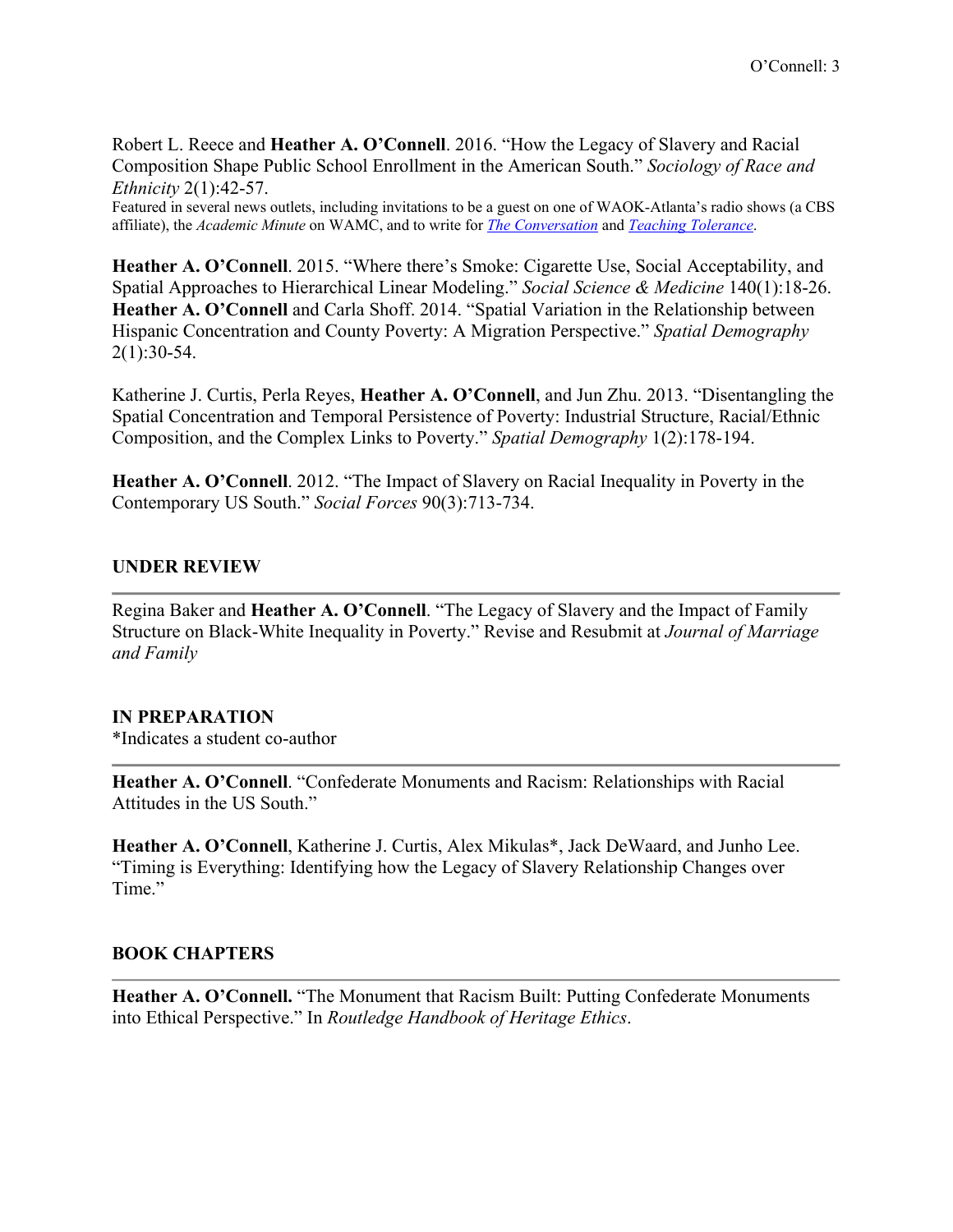# **ENCYCLOPEDIA ENTRIES**

**Heather A. O'Connell.** "Monuments, Movements, and Race." In *The Wiley-Blackwell Encyclopedia of Social & Political Movements*, Eds. David A. Snow, Donatella della Porta, Bert Klandermans, and Doug McAdam.

## **BOOK REVIEWS**

**Heather A. O'Connell**. 2020. Review of *Immigration and the Remaking of Black America*, by Tod G. Hamilton, Russell Sage Foundation, *American Journal of Sociology* 126(1): 151-153.

### **OTHER PUBLICATIONS (selection)**

\*Indicates a student co-author

**Heather A. O'Connell** and Jenifer L. Bratter. "Monumental Changes Require Removing Monuments to the Confederacy." Urban Edge, Kinder Institute for Urban Research, July 2020. <https://kinder.rice.edu/urbanedge/2020/07/08/racism-confederate-monuments-protests-Houston>

**Heather A. O'Connell** and Maretta McDonald**\***. "To Fix our Policing Problem, we have to Start with our Racism Problem." Urban Edge, Kinder Institute for Urban Research, June 2020. <https://kinder.rice.edu/urbanedge/2020/06/06/inequalities-racism-policing-reform-protests>

**Heather A. O'Connell** and Robert L. Reece. 2018. "Quantitative Studies of Place and Spatial Regression Analysis: A Study of the Legacy of Slavery in the U.S. South." *SAGE Research Methods Cases.* 10.4135/9781526441164

**Heather O'Connell** and Elizabeth Korver-Glenn. "Housing Equality." In "Houston's Future," Houston Chronicle, December 31, 2016. [http://www.houstonchronicle.com/opinion/outlook/article/Houston-s-future-](http://www.houstonchronicle.com/opinion/outlook/article/Houston-s-future-10828878.php?t=01c2feda72438d9cbb&cmpid=twitter-premium)[10828878.php?t=01c2feda72438d9cbb&cmpid=twitter-premium](http://www.houstonchronicle.com/opinion/outlook/article/Houston-s-future-10828878.php?t=01c2feda72438d9cbb&cmpid=twitter-premium)

**Heather A. O'Connell.** "Slavery's Shadow, Still Visible in US Schools." Houston Chronicle, July 13, 2015. [http://www.houstonchronicle.com/local/gray-matters/article/Slavery-s-shadow](http://www.houstonchronicle.com/local/gray-matters/article/Slavery-s-shadow-still-visible-in-U-S-schools-6375548.php?t=ffe2085e4b79b87a02&cmpid=twitter-premium)[still-visible-in-U-S-schools-6375548.php?t=ffe2085e4b79b87a02&cmpid=twitter-premium](http://www.houstonchronicle.com/local/gray-matters/article/Slavery-s-shadow-still-visible-in-U-S-schools-6375548.php?t=ffe2085e4b79b87a02&cmpid=twitter-premium)

# **INVITED PRESENTATIONS**

"More than Rocks and Stone: Confederate Monuments, Memory Movements, and Race." Northwestern Sociology Department Colloquium. **2021, Oct. 14**. Center for Demography and Ecology, University of Wisconsin-Madison. **2021, Dec. 7**.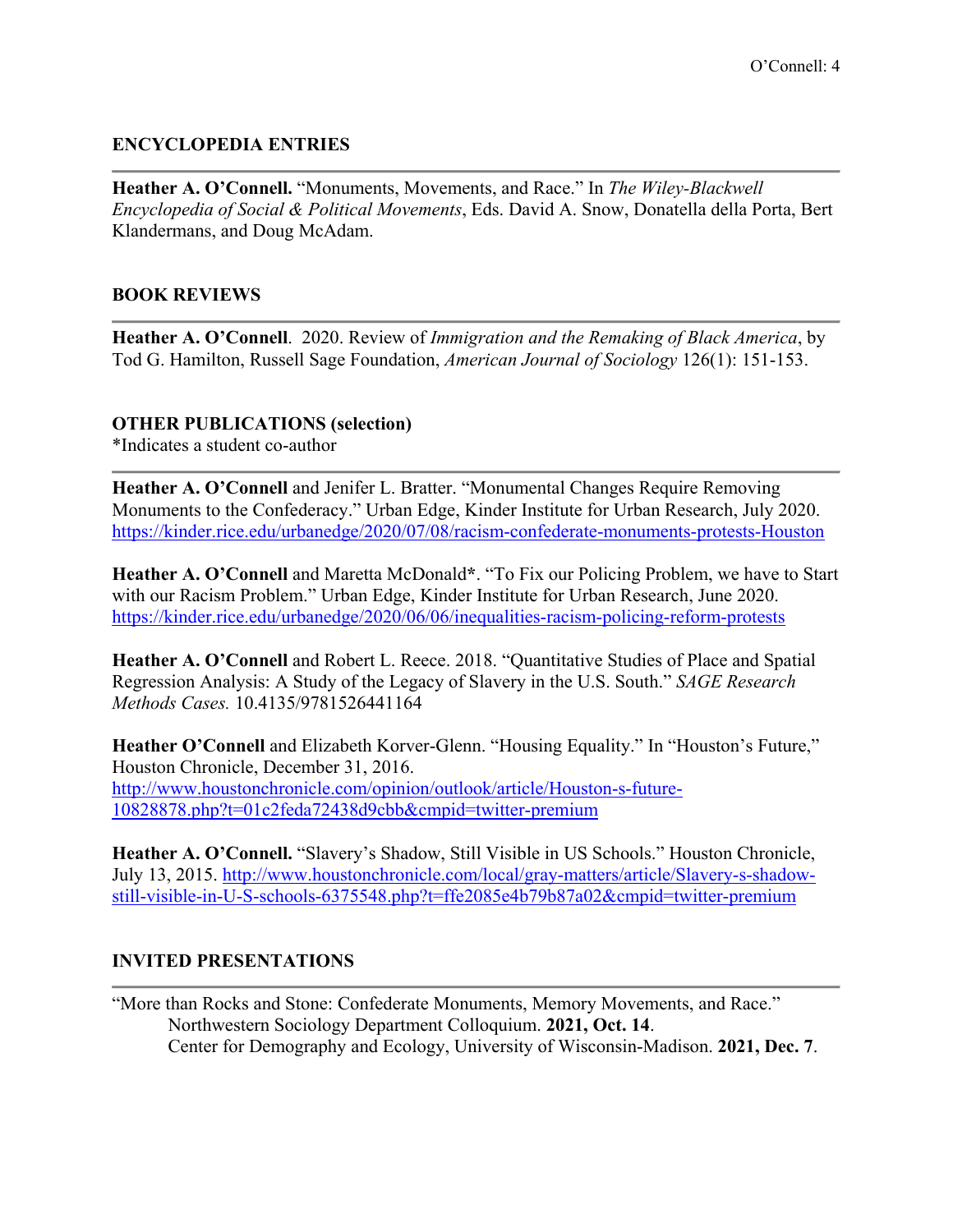## **CONFERENCE PAPERS**

\*Indicates a student co-author

- **2021** "Racism and Confederate Monument Construction: Temporal Regimes distinguishing the 1900s, 1960s, and Contemporary Decades." **Heather A. O'Connell**. Paper presented at the annual meeting of the American Sociological Association, virtual.
- **2021** "Timing is Everything: Identifying how the Legacy of Slavery Relationship Changes over Time." **Heather A. O'Connell**, Katherine J. Curtis, Alex Mikulas, Jack DeWaard, and Junho Lee. Paper presented at the annual meeting of the Population Association of America, St Louis, MO. **Blue Ribbon Award for Outstanding Poster**
- **2021** "More than Rocks and Stone: Confederate Monuments, Memory Movements, and Race." Heather A. O'Connell. Paper presented at the annual meeting of the Population Association of America, St Louis, MO.
- **2019** "Hispanic Migration and Black-White Inequality: Changing Demographics, Changing Social Positions?" **Heather A. O'Connell** and Christina Diaz. Paper presented at the annual meeting of the Population Association of America, Austin, TX.
- **2018** "Population Change and the Persistence of the Legacy of Slavery." **Heather A. O'Connell**, Katherine J. Curtis, and Jack DeWaard. Paper presented at the annual meeting of the Population Association of America, Denver, CO; the Rural Poverty Conference, Washington, D.C.; and the annual meeting of the Southern Sociological Society, New Orleans, LA.
- **2018** "Migration and Exposure to Different Ideas about Race: Clarifying the Link between History and Contemporary Racial Classification among Black-White Households." **Heather A. O'Connell**, Jenifer L. Bratter, and Raul Casarez\*. Paper presented at the annual meeting of the Population Association of America, Denver, CO.
- **2018** "Confederate Monument Inscriptions: Different Times, Different Messages." **Heather A. O'Connell** and Danequa Forrest\*. Paper presented at the annual meeting of the Southern Sociological Society, New Orleans, LA.
- **2017** "Clinic Access and Teenage Birth Rates: Racial/Ethnic and Spatial Disparities in Houston." Megan Wisniewski\* and **Heather A. O'Connell**. Paper presented at the Population and Public Policy Conference, Houston, TX; and the annual meeting of the Population Association of America, Chicago, IL.
- **2016** "Monuments Outlive History: Confederate Monuments, Collective Memory, and the Perpetuation of the Legacy of Slavery." **Heather A. O'Connell**. Paper presented at the annual meeting of the American Sociological Association, Seattle, WA.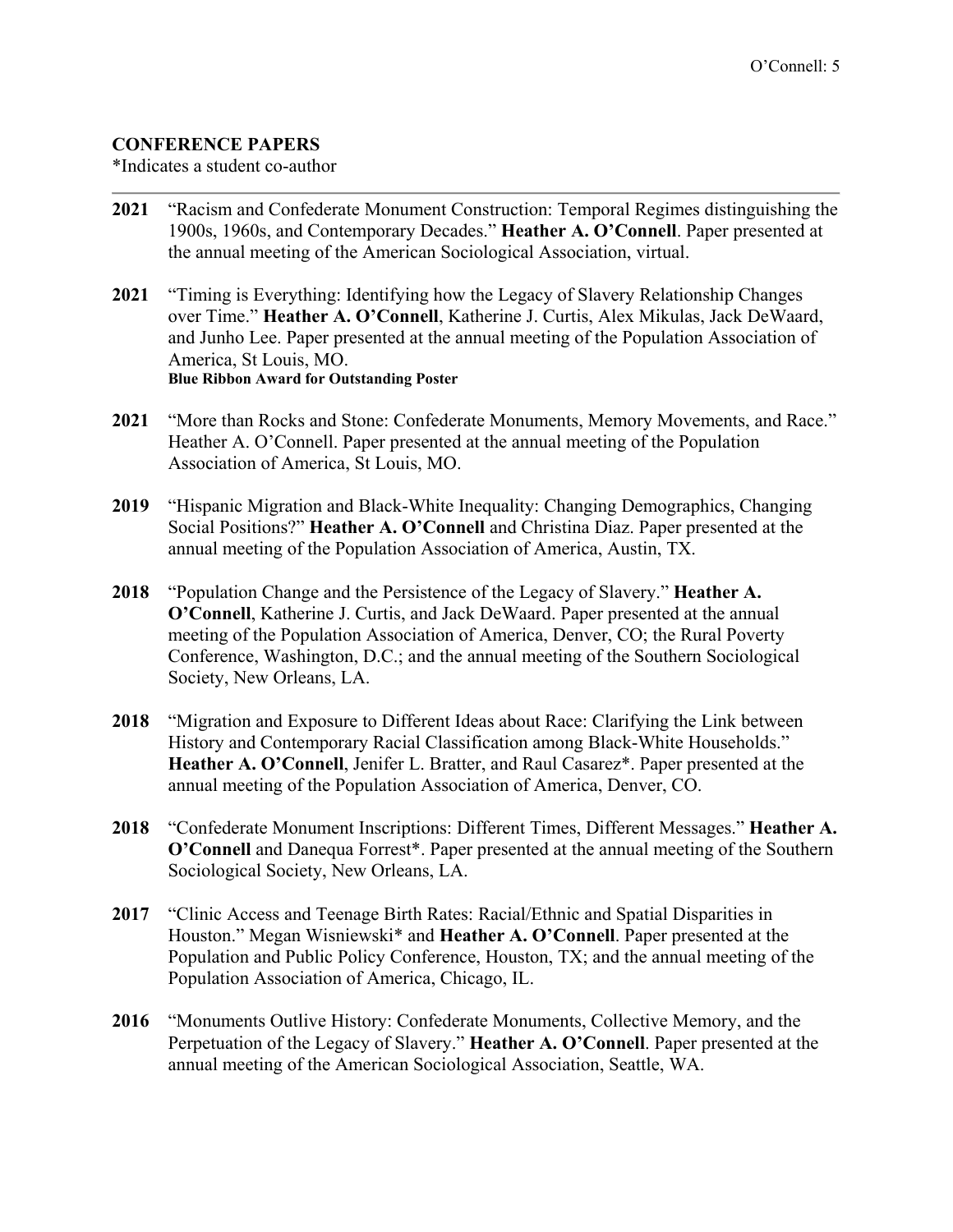- **2016** "Multiracial Identities, Single Race History: Contemporary Consequences of Historical Race and Marriage Laws for Racial Classification." Jenifer L. Bratter and **Heather A. O'Connell**. Paper presented at the annual meeting of the American Sociological Association, Seattle, WA; the annual meeting of the Population Association of America, Washington, D.C.; and the annual meeting of the Southern Demographic Association, San Antonio, TX.
- **2016** "Powerful Perceptions: Racism, Racial Hierarchy, and Whites' Explanations for Racial Inequality." Kiara Douds\*, **Heather A. O'Connell**, and Jenifer L. Bratter. Paper presented at the annual meeting of the American Sociological Association, Seattle, WA.
- **2016** "Converging or Diverging? How Shifting Ethnoracial Composition Shapes the Urban-Suburban Distinction in Attitudes towards Immigrants in Houston, 1994-2016." Ethan Raker\* and **Heather A. O'Connell**. Paper presented at The Shifting Politics of US Suburbs: Parties, Participation, and Public Opinion in 2016, George Mason University, Arlington, VA.
- **2015** "Historical Shadows: The Links between Sundown Towns and Contemporary Racial Inequality." **Heather A. O'Connell**. Paper presented at the annual meeting of the American Sociological Association, Chicago, IL.
- **2015** "The Location of Resources in a Diverse City: Supermarkets and Emerging Racial Hierarchies." **Heather A. O'Connell**, Lester King, Jenifer L. Bratter. Paper presented at the annual meeting of the American Sociological Association, Chicago, IL.
- **2015** "Where there's Smoke: Cigarette Use, Social Acceptability, and Spatial Approaches to Hierarchical Linear Modeling." **Heather A. O'Connell**. Paper presented at the annual meeting of the Population Association of American, San Diego, CA.
- **2015** "Industrial Structure and Poverty in the US Upper Midwest, 1960-2010: New Evidence on Spatial Temporal Regimes." Katherine J. Curtis, **Heather A. O'Connell**, Junho Lee, and Jun Zhu. Paper presented at the annual meeting of the Population Association of American, San Diego, CA.
- **2014** "Linking Racial Composition and Black-White Inequality: The Impact of Migration." **Heather A. O'Connell**. Paper presented at the annual meeting of the Population Association of America, Boston, MA.
- **2013** "Black-White Adult Educational Inequality and County Migration." **Heather A. O'Connell**. Paper presented at the annual meeting of the American Sociological Association, New York.
- **2012** "Spatial Non-Stationarity in the Hispanic Concentration-County Poverty Relationship: The Role of Structure and Composition." **Heather A. O'Connell** and Carla Shoff. Paper presented at the annual meeting of the American Sociological Association, Denver, CO.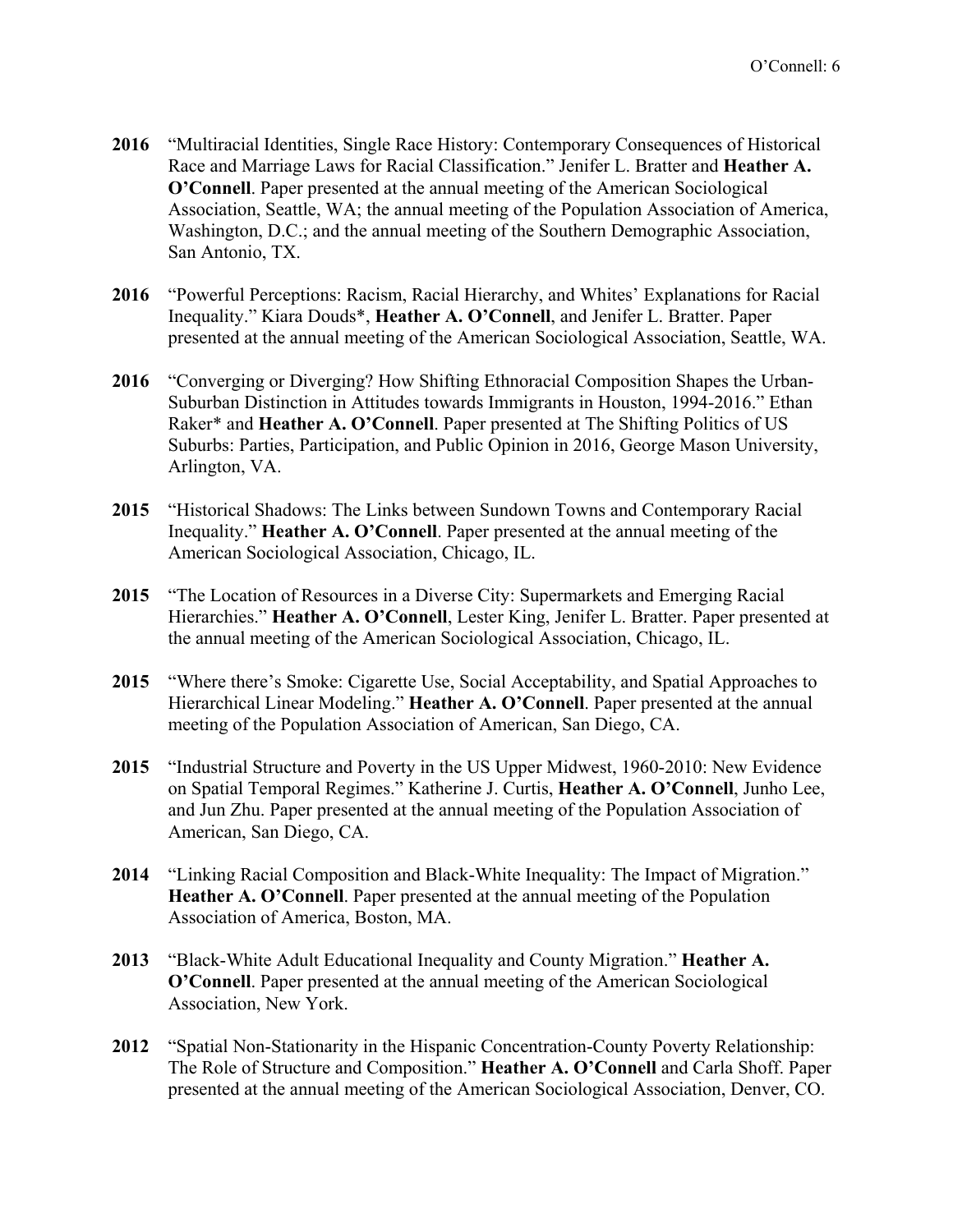- **2012** "Disentangling the Spatial Concentration and Temporal Persistence of Poverty: Industrial Structure, Racial/Ethnic Composition, and the Complex Links to Poverty." Katherine J. Curtis, Perla Reyes, **Heather A. O'Connell**, and Jun Zhu. Paper presented at the annual meeting of the Population Association of America, San Francisco, CA.
- **2011** "Spatial Differentiation of Black-White Inequality in Poverty in the United States: Racial Threat and the Conditioning Influence of the Legacy of Slavery." **Heather A. O'Connell** and Katherine J. Curtis. Paper presented at the annual meeting of the Population Association of America, Washington, DC.
- **2009** "Legacy of Slavery Operationalizations and Differences in Black and White Poverty Rates." **Heather A. O'Connell**. Paper presented at the annual meeting of the Population Association of America, Detroit, MI. **Blue Ribbon Award for Outstanding Poster**

### **HONORS AND AWARDS**

- **2021** LSU Alumni Association Rising Faculty Research Award (\$5,000)
- **2021** Manship Summer Research Fellowship, Louisiana State University (\$5,000)
- **2021** Cohort Member of the NEH Institute for Advanced Topics in the Digital Humanities supported training program, "Building Capable Communities for Crowdsourced Transcription."
- **2020** Strategic Excellence Fund, Department Colloquium, Louisiana State University (\$1,000)
- **2020** Manship Summer Research Fellowship, Louisiana State University (\$5,000)
- **2019** Strategic Excellence Fund, Department Colloquium, Louisiana State University (\$1,000)
- **2019** Annie E. Casey Foundation Rural Poverty Research Fellow
- **2018** Council on Research Summer Fellowship, Louisiana State University (\$5,000)
- **2017** Faculty Research Travel Grant, Louisiana State University (\$750)
- **2017** Green Eyeshade Award for Feature Writing in a Magazine, Third Place, for "Segregation Forever?" published by Teaching Tolerance (with Robert L. Reece)

### **TEACHING**

SOCL 2001, Introduction to Sociology, Louisiana State University